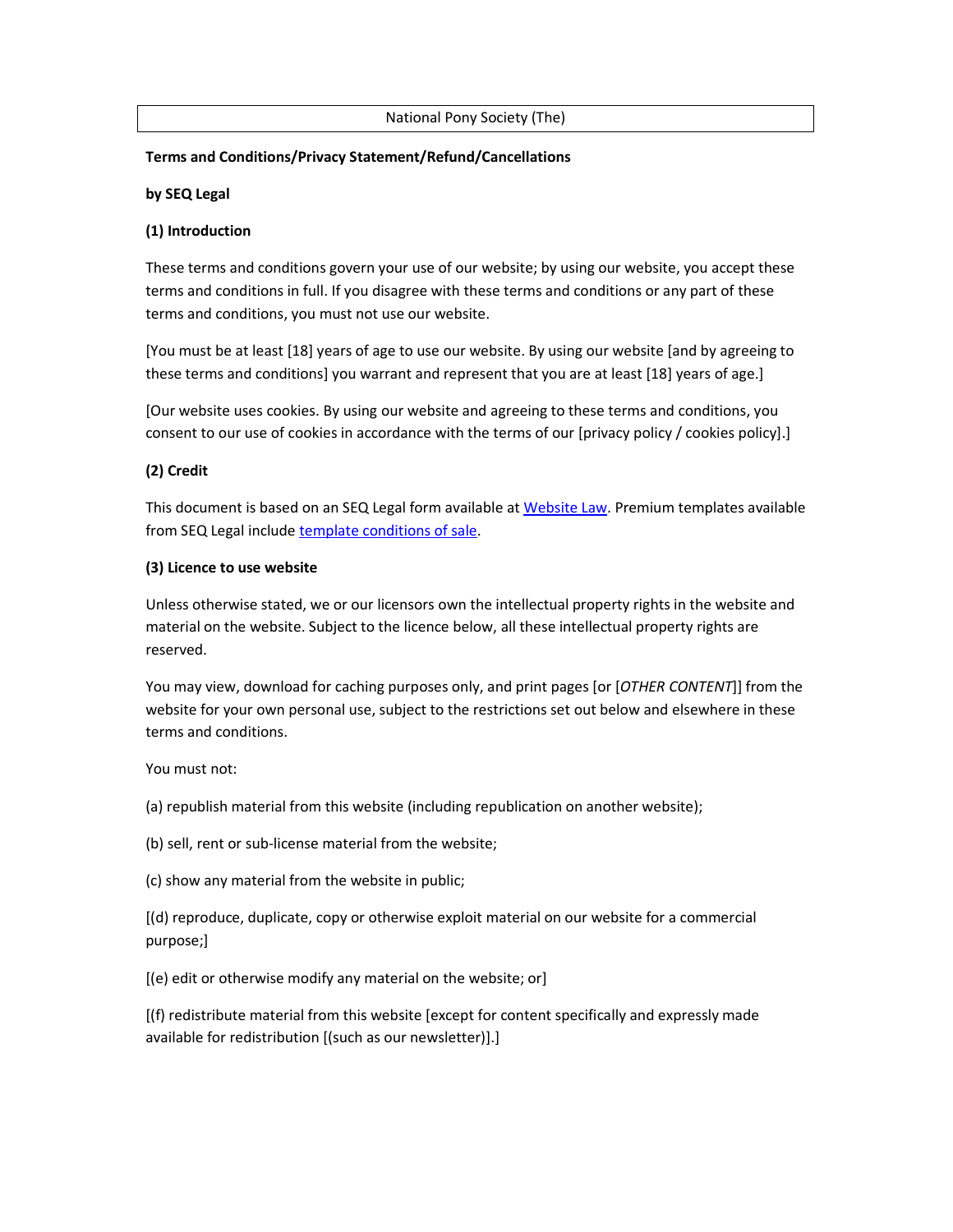[Where content is specifically made available for redistribution, it may only be redistributed [within your organisation].]

## **(4) Acceptable use**

You must not use our website in any way that causes, or may cause, damage to the website or impairment of the availability or accessibility of the website; or in any way which is unlawful, illegal, fraudulent or harmful, or in connection with any unlawful, illegal, fraudulent or harmful purpose or activity.

You must not use our website to copy, store, host, transmit, send, use, publish or distribute any material which consists of (or is linked to) any spyware, computer virus, Trojan horse, worm, keystroke logger, rootkit or other malicious computer software.

You must not conduct any systematic or automated data collection activities (including without limitation scraping, data mining, data extraction and data harvesting) on or in relation to our website without our express written consent.

[You must not use our website to transmit or send unsolicited commercial communications.]

[You must not use our website for any purposes related to marketing without our express written consent.]

### **(5) Restricted access**

[Access to certain areas of our website is restricted.] We reserve the right to restrict access to [other] areas of our website, or indeed our whole website, at our discretion.

If we provide you with a user ID and password to enable you to access restricted areas of our website or other content or services, you must ensure that that user ID and password is kept confidential.

[We may disable your user ID and password in our sole discretion without notice or explanation.]

## **(6) User generated content**

In these terms and conditions, "your user content" means material (including without limitation text, images, audio material, video material and audio-visual material) that you submit to our website, for whatever purpose.

You grant to us a worldwide, irrevocable, non-exclusive, royalty-free licence to use, reproduce, adapt, publish, translate and distribute your user content in any existing or future media. You also grant to us the right to sub-license these rights, and the right to bring an action for infringement of these rights.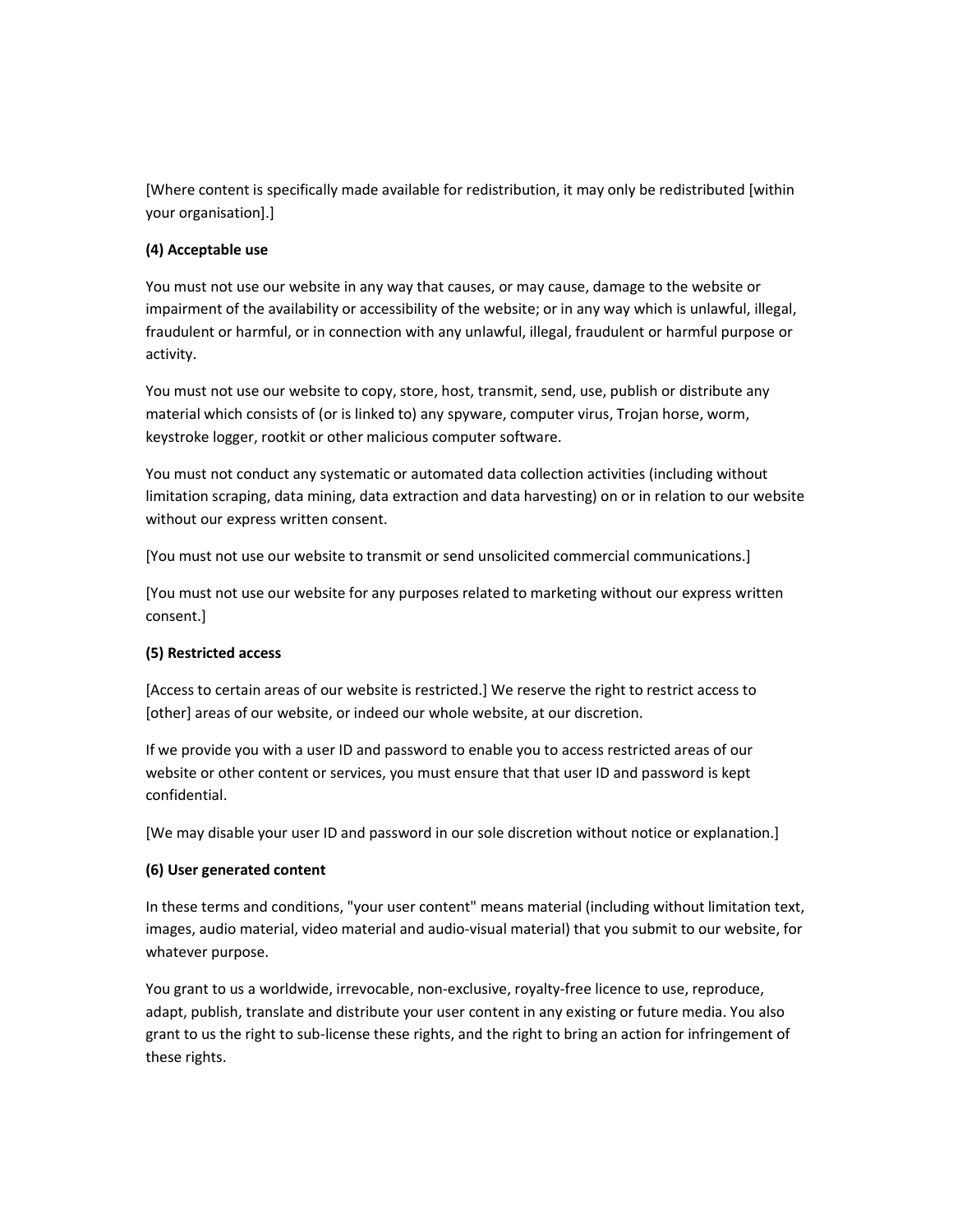Your user content must not be illegal or unlawful, must not infringe any third party's legal rights, and must not be capable of giving rise to legal action whether against you or us or a third party (in each case under any applicable law).

You must not submit any user content to the website that is or has ever been the subject of any threatened or actual legal proceedings or other similar complaint.

We reserve the right to edit or remove any material submitted to our website, or stored on our servers, or hosted or published upon our website.

[Notwithstanding our rights under these terms and conditions in relation to user content, we do not undertake to monitor the submission of such content to, or the publication of such content on, our website.]

## **(7) Limited warranties**

We do not warrant the completeness or accuracy of the information published on this website; nor do we commit to ensuring that the website remains available or that the material on the website is kept up-to-date.

To the maximum extent permitted by applicable law we exclude all representations, warranties and conditions relating to this website and the use of this website (including, without limitation, any warranties implied by law of satisfactory quality, fitness for purpose and/or the use of reasonable care and skill).

### **(8) Limitations and exclusions of liability**

Nothing in these terms and conditions will: (a) limit or exclude our or your liability for death or personal injury resulting from negligence; (b) limit or exclude our or your liability for fraud or fraudulent misrepresentation; (c) limit any of our or your liabilities in any way that is not permitted under applicable law; or (d) exclude any of our or your liabilities that may not be excluded under applicable law.

The limitations and exclusions of liability set out in this Section and elsewhere in these terms and conditions: (a) are subject to the preceding paragraph; and (b) govern all liabilities arising under the terms and conditions or in relation to the subject matter of the terms and conditions, including liabilities arising in contract, in tort (including negligence) and for breach of statutory duty.

[To the extent that the website and the information and services on the website are provided freeof-charge, we will not be liable for any loss or damage of any nature.]

[We will not be liable to you in respect of any losses arising out of any event or events beyond our reasonable control.]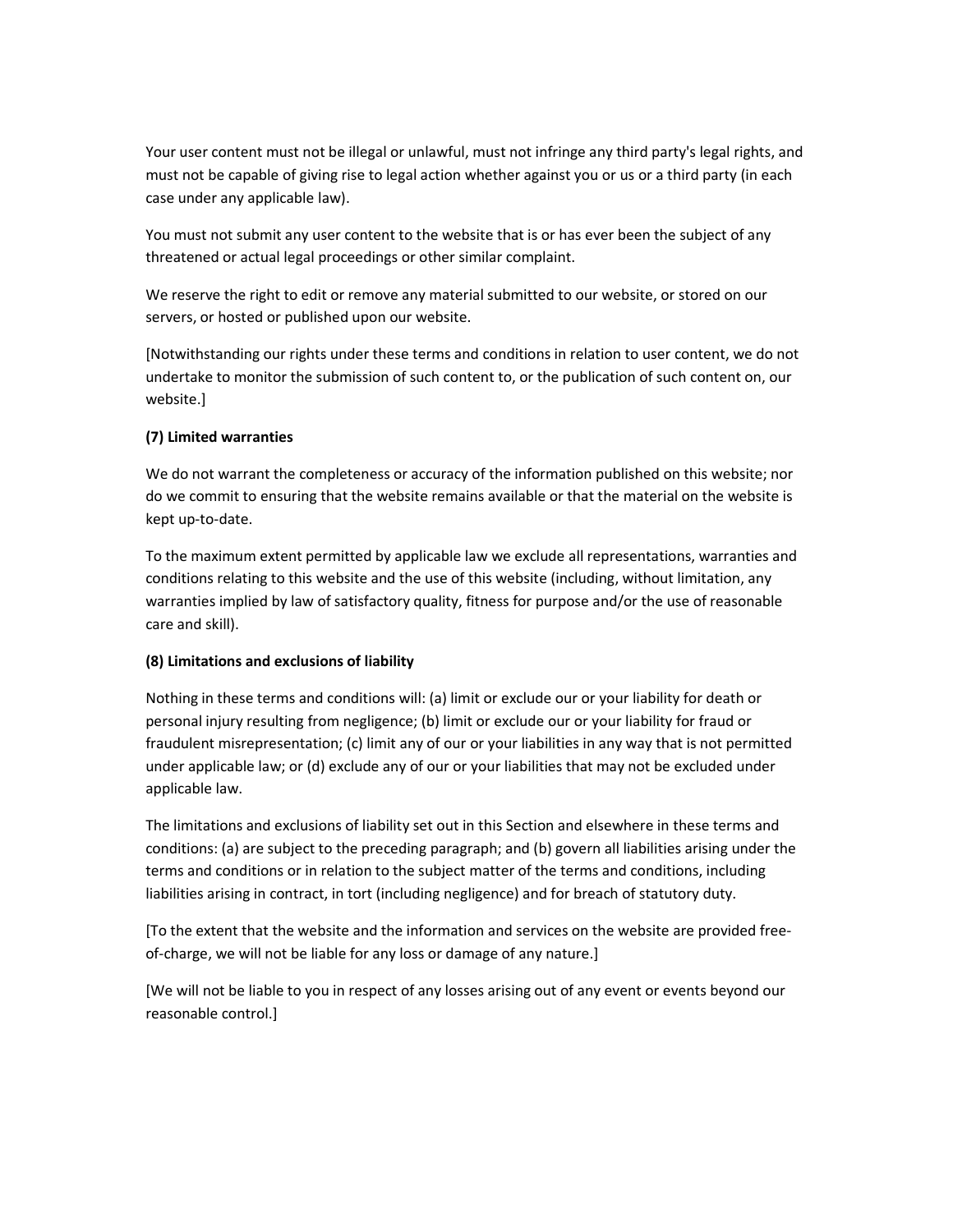[We will not be liable to you in respect of any business losses, including (without limitation) loss of or damage to profits, income, revenue, use, production, anticipated savings, business, contracts, commercial opportunities or goodwill.]

[We will not be liable to you in respect of any loss or corruption of any data, database or software.]

[We will not be liable to you in respect of any special, indirect or consequential loss or damage.]

## **(9) Indemnity**

You hereby indemnify us and undertake to keep us indemnified against any losses, damages, costs, liabilities and expenses (including without limitation legal expenses and any amounts paid by us to a third party in settlement of a claim or dispute on the advice of our legal advisers) incurred or suffered by us arising out of any breach by you of any provision of these terms and conditions[, or arising out of any claim that you have breached any provision of these terms and conditions].

## **(10) Breaches of these terms and conditions**

Without prejudice to our other rights under these terms and conditions, if you breach these terms and conditions in any way, we may take such action as we deem appropriate to deal with the breach, including suspending your access to the website, prohibiting you from accessing the website, blocking computers using your IP address from accessing the website, contacting your internet service provider to request that they block your access to the website and/or bringing court proceedings against you.

## **(11) Variation**

We may revise these terms and conditions from time-to-time. Revised terms and conditions will apply to the use of our website from the date of the publication of the revised terms and conditions on our website. Please check this page regularly to ensure you are familiar with the current version.

### **(12) Assignment**

We may transfer, sub-contract or otherwise deal with our rights and/or obligations under these terms and conditions without notifying you or obtaining your consent.

You may not transfer, sub-contract or otherwise deal with your rights and/or obligations under these terms and conditions.

## **(13) Severability**

If a provision of these terms and conditions is determined by any court or other competent authority to be unlawful and/or unenforceable, the other provisions will continue in effect. If any unlawful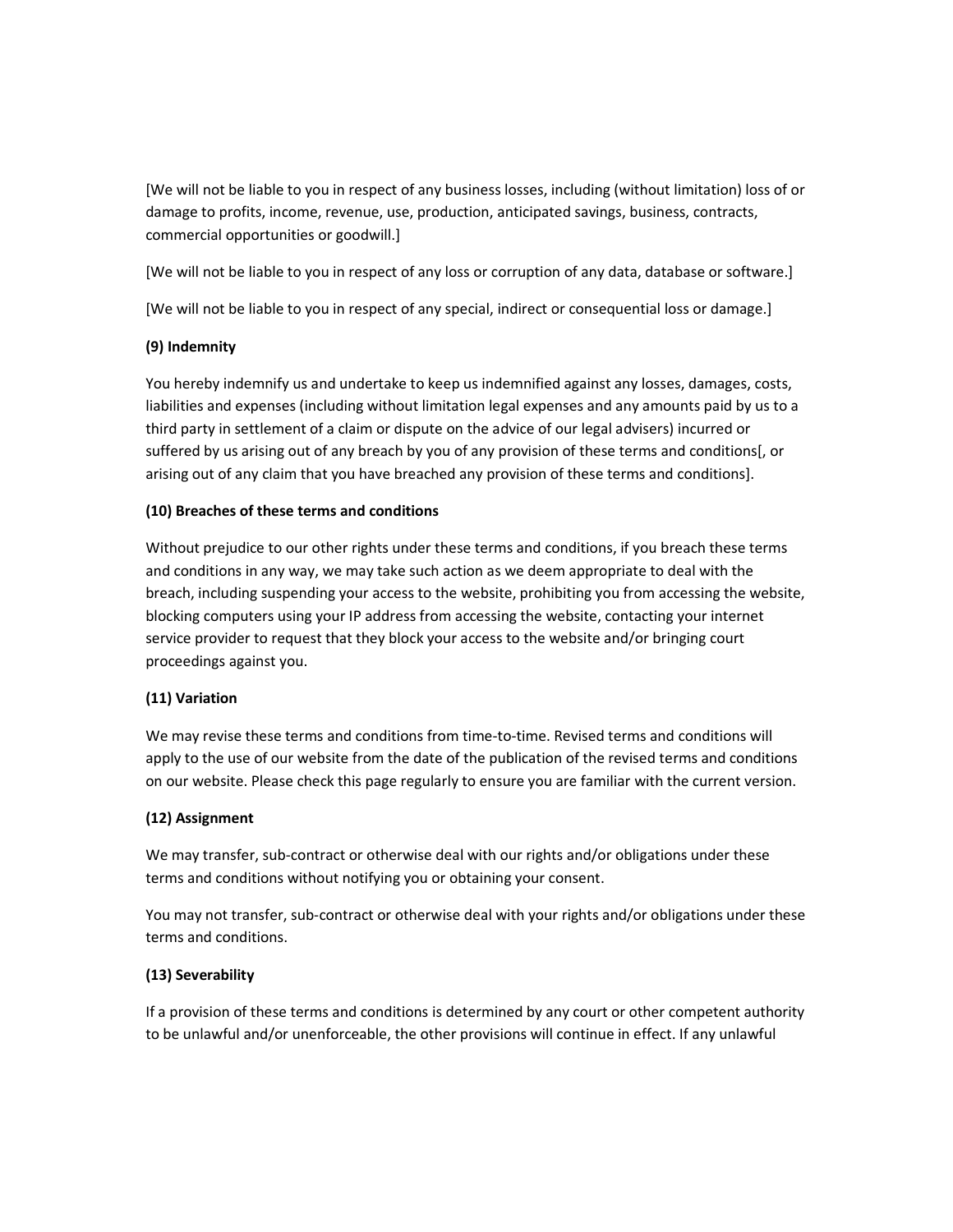and/or unenforceable provision would be lawful or enforceable if part of it were deleted, that part will be deemed to be deleted, and the rest of the provision will continue in effect.

## **(14) Exclusion of third party rights**

These terms and conditions are for the benefit of you and us, and are not intended to benefit any third party or be enforceable by any third party. The exercise of our and your rights in relation to these terms and conditions is not subject to the consent of any third party.

## **(15) Entire agreement**

These terms and conditions [, together with our privacy policy,] constitute the entire agreement between you and us in relation to your use of our website, and supersede all previous agreements in respect of your use of this website.

## **(16) Law and jurisdiction**

These terms and conditions will be governed by and construed in accordance with English law, and any disputes relating to these terms and conditions will be subject to the [non-]exclusive jurisdiction of the courts of England and Wales.

## **(17) Our details**

The full name of our company is [*National Pony Society (The)* ].

Our address is [Arthur Rank Centre, Stoneleigh Park, Warwickshire, CV8 2LG].

You can contact us by email to [admin@nationalponysociety.com].

### **Terms & Conditions including Refund and Cancellation Policy for Entries:**

- Accepted entries implies acceptance of the terms & conditions of the show.
- Your Entry Fees/Monies go direct to our bank account through a secure payment service provider.
- Administration fees are non-refundable in any circumstances.
- Monetary Refunds of payments will not be provided.
- Refunds in kind will only be allowed in special circumstances and are at the complete discretion of the Organiser and may incur an additional administration fee.
- Refunds in kind from withdrawals are not provided unless in special circumstances. A vet certificate may be requested and refunds in these circumstances are entirely at the discretion of the organiser and may incur an additional administration fee.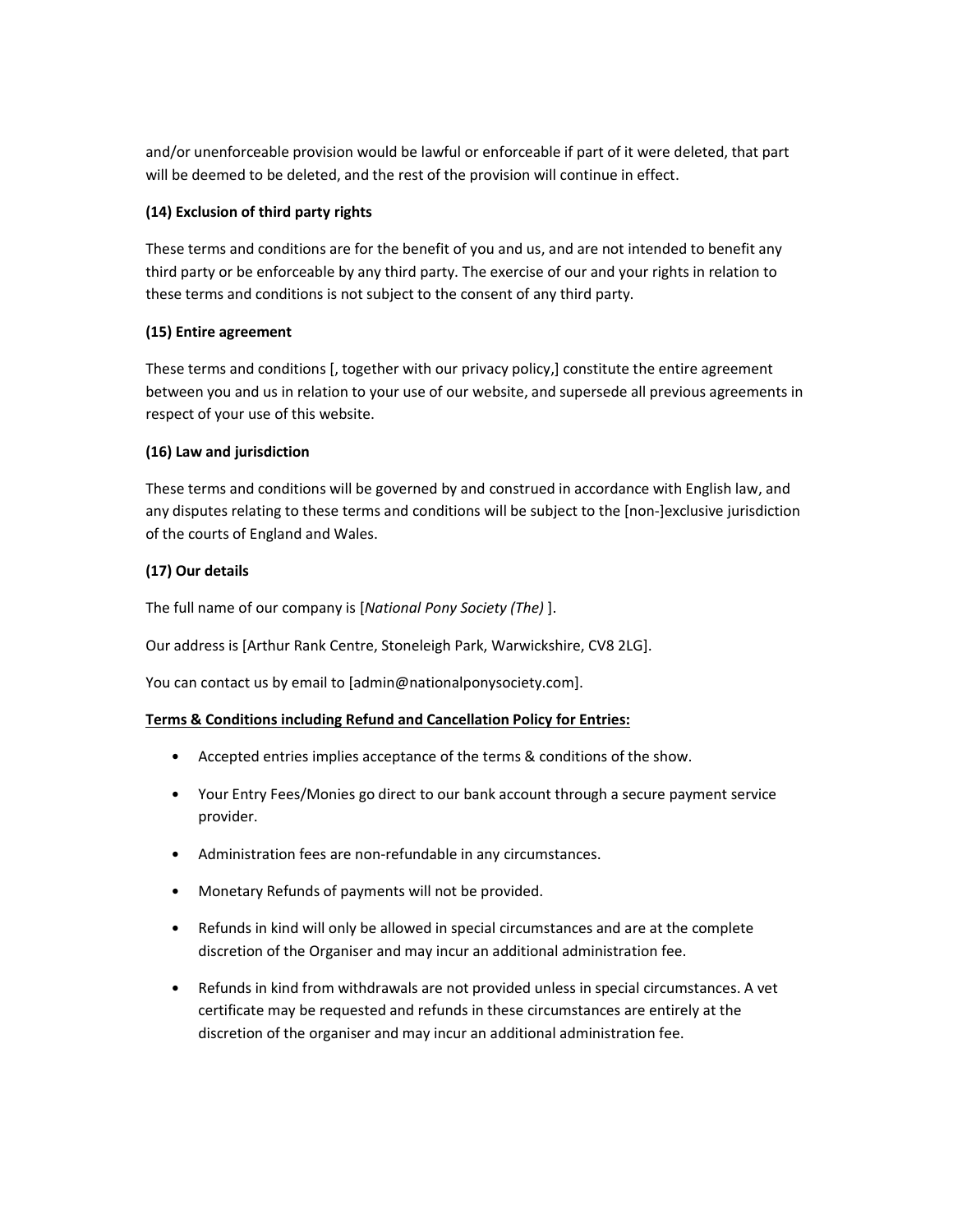- If an event has to be cancelled for reasons beyond our control then the rider will be offered the option to carry through their entries/payments for entry into another event, space permitting.
- You will receive a confirmation of payment by email within 5 minutes of making the payment. Please contact us if you do not receive an email for any reason on the details given below.
- All transactions and online payments are made in £ Pound Sterling.
- For any enquiries contact us using the details below: Trading Business Name and Address: National Pony Society (The) Arthur Rank Centre, Stoneleigh Park, Warwickshire, CV8 2LG, Telephone: +44 (0)1420 88333; Email admin@nationalponysociety.com

## **Privacy Policy**

## **by SEQ Legal**

We are committed to safeguarding the privacy of our website visitors; this policy sets out how we will treat your personal information.

[Our website uses cookies. By using our website and agreeing to this policy, you consent to our use of cookies in accordance with the terms of this policy.]

## **(1) Credit**

This privacy policy was made using an SEQ Legal privacy policy document.

## **(2) What information do we collect?**

We may collect, store and use the following kinds of personal information:

[(a) information about your computer and about your visits to and use of this website (including [your IP address, geographical location, browser type and version, operating system, referral source, length of visit, page views, website navigation ]

[(b) information relating to any transactions carried out between you and us on or in relation to this website, including information relating to any purchases you make of our goods or services;]

[(c) information that you provide to us for the purpose of registering with us ]

[(d) information that you provide to us for the purpose of subscribing to our website services, email notifications and/or newsletters ]

[(e) any other information that you choose to send to us;

## **[(3) Cookies**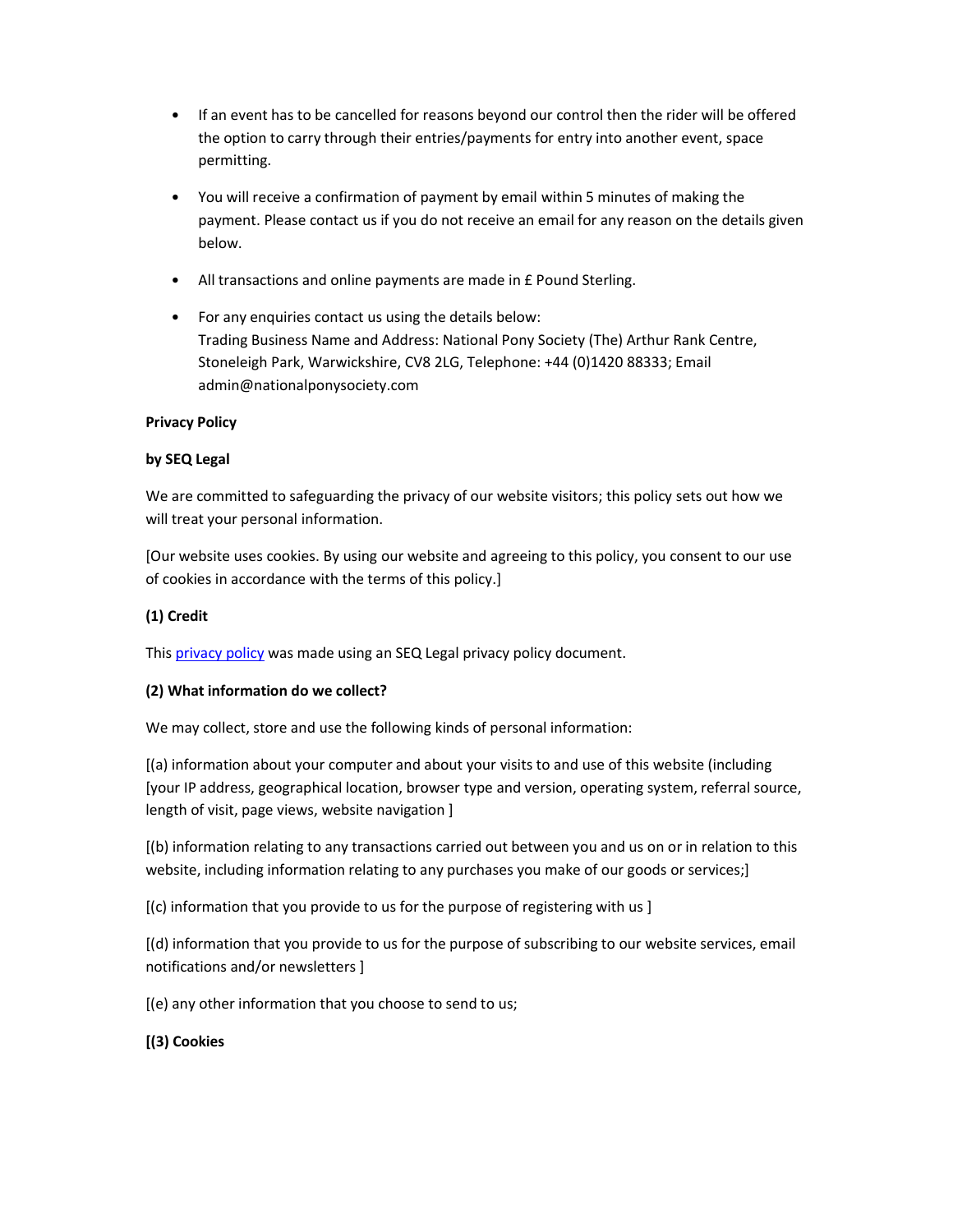A cookie consists of information sent by a web server to a web browser, and stored by the browser. The information is then sent back to the server each time the browser requests a page from the server. This enables the web server to identify and track the web browser.

We [may] use [both] ["session" cookies] [and "persistent" cookies] on the website. [We will use the session cookies to: keep track of you whilst you navigate the website.] [We will use the persistent cookies to: enable our website to recognise you when you visit; ]

[Session cookies will be deleted from your computer when you close your browser.] [Persistent cookies will remain stored on your computer until deleted, or until they reach a specified expiry date.]

[We use Google Analytics to analyse the use of this website. Google Analytics generates statistical and other information about website use by means of cookies, which are stored on users' computers. The information generated relating to our website is used to create reports about the use of the website. Google will store this information. Google's privacy policy is available at: http://www.google.com/privacypolicy.html.]

[Our [advertisers/payment services providers] may also send you cookies.]

Most browsers allow you to reject all cookies, whilst some browsers allow you to reject just third party cookies. For example, in Internet Explorer you can refuse all cookies by clicking "Tools", "Internet Options", "Privacy", and selecting "Block all cookies" using the sliding selector. Blocking all cookies will, however, have a negative impact upon the usability of many websites[, including this one].]

## **(4) Using your personal information**

Personal information submitted to us via this website will be used for the purposes specified in this privacy policy or in relevant parts of the website.

We may use your personal information to:

- [(a) administer the website;]
- [(b) improve your browsing experience by personalising the website;]
- [(c) enable your use of the services available on the website;]

[(d) send to you goods purchased via the website, and supply to you services purchased via the website;]

[(e) send statements and invoices to you, and collect payments from you;]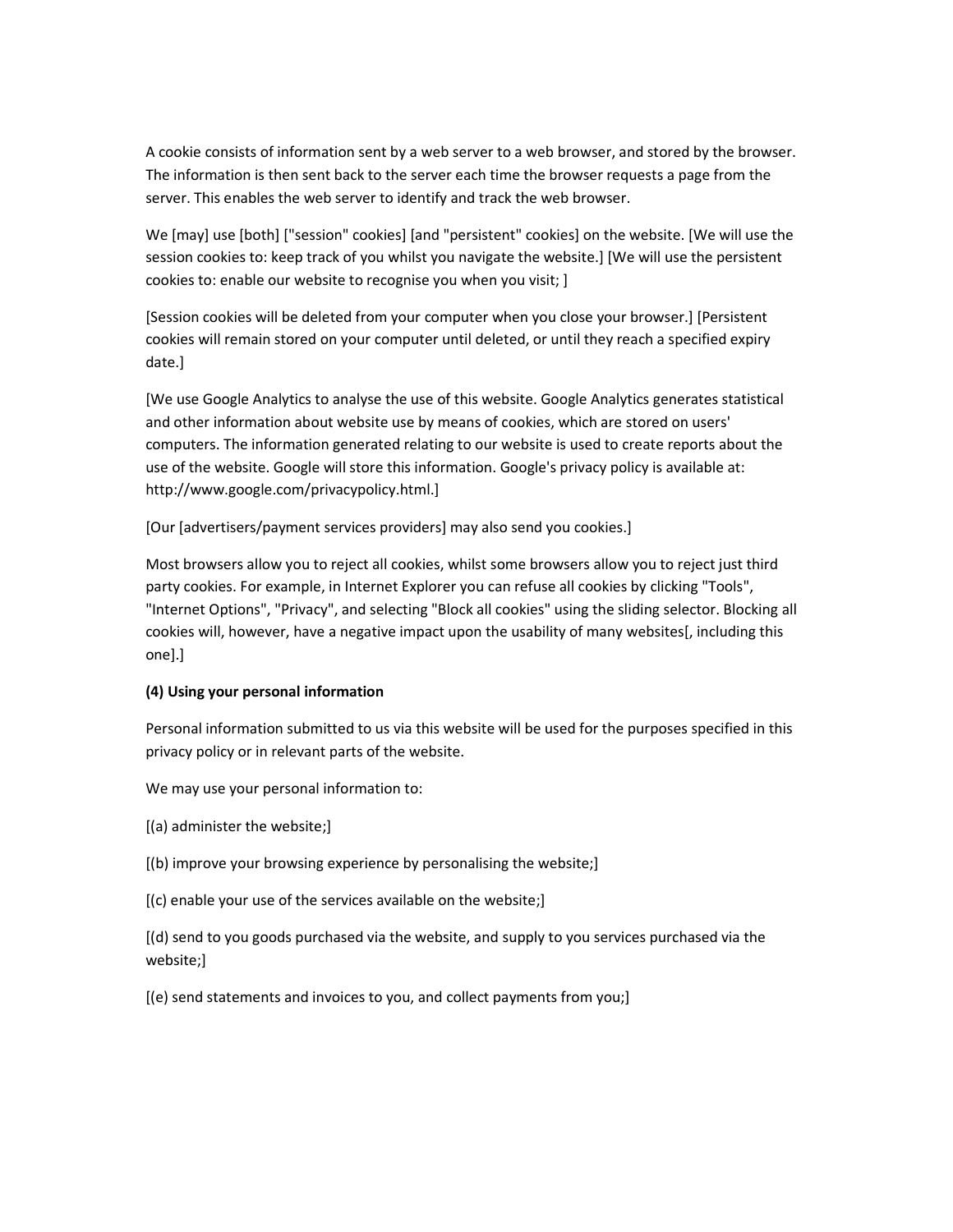[(f) send you general (non-marketing) commercial communications;]

[(g) send you email notifications which you have specifically requested;]

[(h) send to you [our newsletter and other] marketing communications relating to our business [or the businesses of carefully-selected third parties] which we think may be of interest to you by post or, where you have specifically agreed to this, by email or similar technology (you can inform us at any time if you no longer require marketing communications);]

[(i) provide third parties with statistical information about our users - but this information will not be used to identify any individual user;]

[(j) deal with enquiries and complaints made by or about you relating to the website; and]

[(k) *other uses*.]

[Where you submit personal information for publication on our website, we will publish and otherwise use that information in accordance with the license you grant to us.]

[We will not without your express consent provide your personal information to any third parties for the purpose of direct marketing.]

[All our website financial transactions are handled through our payment services provider, SagePay. You can review the SagePay privacy policy at www.sagepay.com. We will share information with SagePay only to the extent necessary for the purposes of processing payments you make via our website and dealing with complaints and queries relating to such payments.]

### **(5) Disclosures**

We may disclose information about you to [any of our employees, officers, agents, suppliers or subcontractors] insofar as reasonably necessary for the purposes as set out in this privacy policy.

In addition, we may disclose your personal information:

(a) to the extent that we are required to do so by law;

(b) in connection with any legal proceedings or prospective legal proceedings;

(c) in order to establish, exercise or defend our legal rights (including providing information to others for the purposes of fraud prevention and reducing credit risk);

[(d) to the purchaser (or prospective purchaser) of any business or asset which we are (or are contemplating) selling; and]

[(e) to any person who we reasonably believe may apply to a court or other competent authority for disclosure of that personal information where, in our reasonable opinion, such court or authority would be reasonably likely to order disclosure of that personal information.]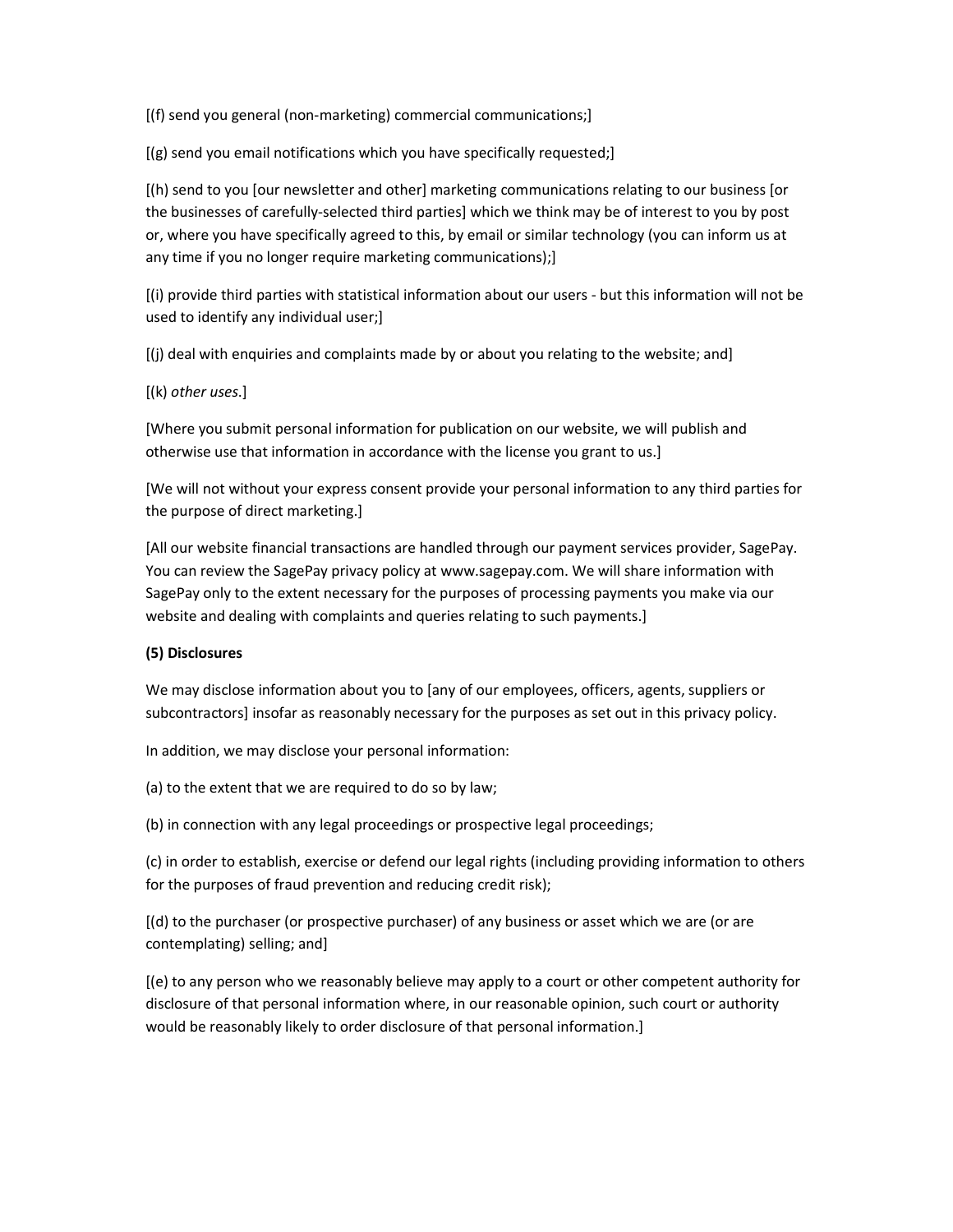Except as provided in this privacy policy, we will not provide your information to third parties.

## **[(6) International data transfers**

Information that we collect may be stored and processed in and transferred between any of the countries in which we operate in order to enable us to use the information in accordance with this privacy policy.

Information which you provide may be transferred to countries [(including [the United States], [Japan], [*other countries*])] which do not have data protection laws equivalent to those in force in the European Economic Area.

[In addition, [personal information that you submit for publication on the website] will be published on the internet and may be available, via the internet, around the world. We cannot prevent the use or misuse of such information by others.]

You expressly agree to such transfers of personal information.]

## **(7) Security of your personal information**

We will take reasonable technical and organisational precautions to prevent the loss, misuse or alteration of your personal information.

[We will store all the personal information you provide on our secure (password- and firewallprotected) servers. All electronic transactions you make to or receive from us will be encrypted [using SSL technology].]

Of course, data transmission over the internet is inherently insecure, and we cannot guarantee the security of data sent over the internet.

[You are responsible for keeping your password and user details confidential. We will not ask you for your password (except when you log in to the website or make payments).]

### **(8) Policy amendments**

We may update this privacy policy from time-to-time by posting a new version on our website. You should check this page occasionally to ensure you are happy with any changes.

[We may also notify you of changes to our privacy policy by email.]

### **(9) Your rights**

You may instruct us to provide you with any personal information we hold about you. Provision of such information will be subject to:

(a) the payment of a fee (currently fixed at £10.00); and